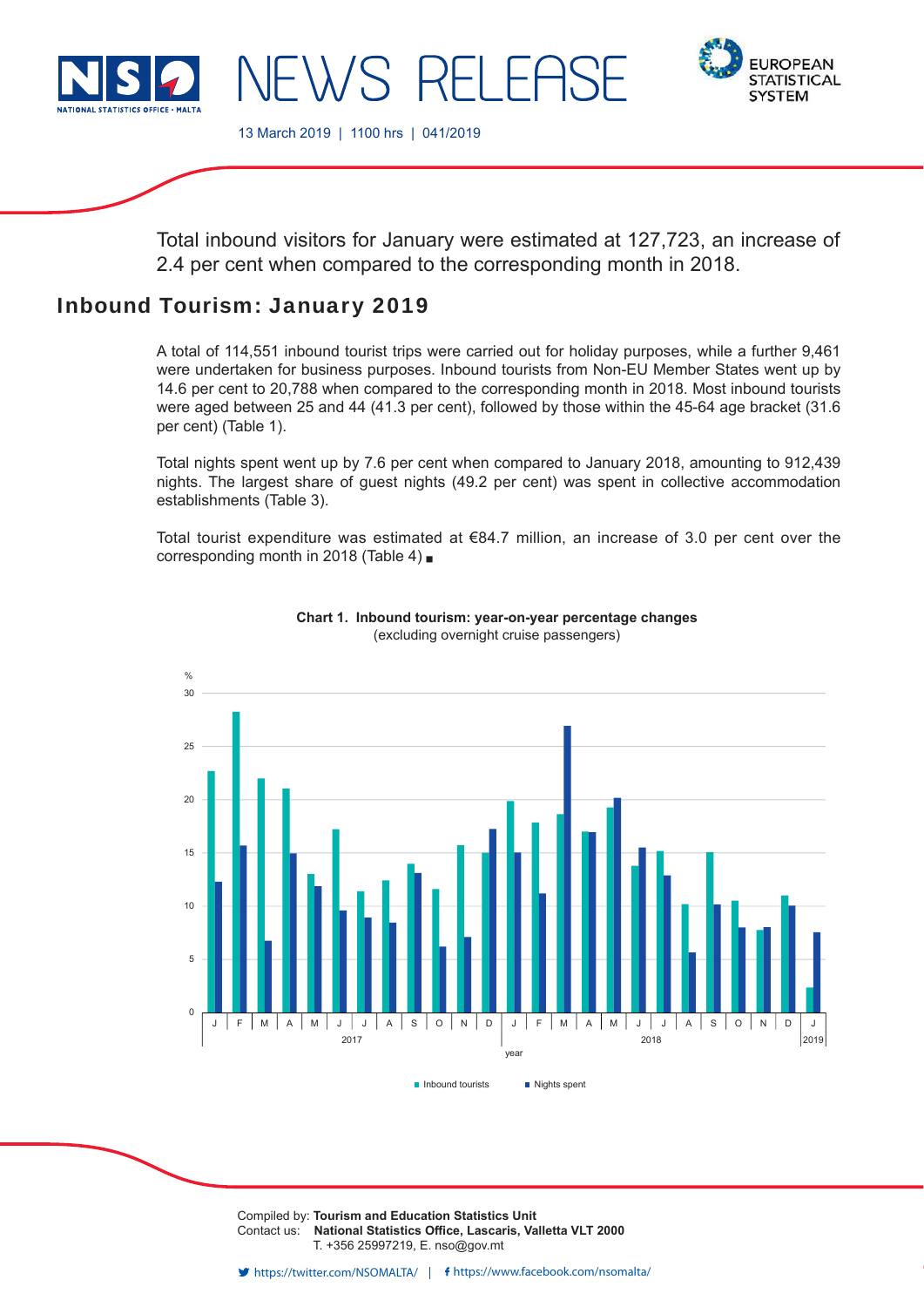| Table 1. Profile of inbound tourists by month of departure |  |  |  |
|------------------------------------------------------------|--|--|--|
|------------------------------------------------------------|--|--|--|

| <b>Characteristics</b>                                         |         | January |         | Change   | Percentage<br>change     |
|----------------------------------------------------------------|---------|---------|---------|----------|--------------------------|
|                                                                | 2017    | 2018    | 2019    |          | 2019/2018                |
| <b>Total inbound visitors</b>                                  | 104,069 | 124,769 | 127,723 | 2,954    | 2.4                      |
| Overnight cruise passengers                                    |         |         |         |          |                          |
| <b>Inbound tourists</b>                                        | 104,069 | 124,769 | 127,723 | 2,954    | 2.4                      |
| Mode of travel                                                 |         |         |         |          |                          |
| Air                                                            | 102,016 | 122,588 | 125,158 | 2,569    | 2.1                      |
| Sea                                                            | 2,053   | 2,181   | 2,565   |          |                          |
| <b>Sex</b>                                                     |         |         |         |          |                          |
| Males                                                          | 56,112  | 67,999  | 66,835  |          |                          |
| Females                                                        | 47,957  | 56,770  | 60,888  | 4,118    | 7.3                      |
| Age group                                                      |         |         |         |          |                          |
| $0 - 24$                                                       | 16,044  | 16,461  | 20,250  | 3,788    | 23.0                     |
| 25-44                                                          | 38,965  | 48,912  | 52,788  | 3,875    | 7.9                      |
| 45-64                                                          | 35,228  | 43,020  | 40,301  | $-2,720$ | $-6.3$                   |
| 65 or more                                                     | 13,831  | 16,375  | 14,385  | $-1,990$ | $-12.2$                  |
| <b>Markets</b>                                                 |         |         |         |          |                          |
| EU                                                             | 90,541  | 106,631 | 106,934 |          |                          |
| of which: Euro area                                            | 54,964  | 64,760  | 65,230  |          |                          |
| Non-EU                                                         | 13,528  | 18,138  | 20,788  | 2,650    | 14.6                     |
| Purpose of visit                                               |         |         |         |          |                          |
| Holiday                                                        | 91,554  | 106,114 | 114,551 | 8,437    | 8.0                      |
| Business and professional                                      | 8,735   | 14,889  | 9,461   | $-5,428$ | $-36.5$                  |
| Other (including educational,<br>religious and health tourism) | 3,780   | 3,766   | 3,711   |          |                          |
| <b>Organisation of stay</b>                                    |         |         |         |          |                          |
| Package                                                        | 32,680  | 43,029  | 37,442  | $-5,587$ | $-13.0$                  |
| Non-package                                                    | 71,389  | 81,741  | 90,281  | 8,541    | 10.4                     |
| Frequency                                                      |         |         |         |          |                          |
| First-time tourists                                            | 69,017  | 87,150  | 89,482  | 2,332    | 2.7                      |
| Repeat tourists                                                | 35,052  | 37,620  | 38,241  |          |                          |
| once a year or less                                            | 22,246  | 24,631  | 25,635  |          |                          |
| more than once a year                                          | 12,806  | 12,989  | 12,606  |          |                          |
| <b>Duration of visit</b>                                       |         |         |         |          |                          |
| 1-3 nights                                                     | 27,711  | 34,208  | 36,940  | 2,732    | 8.0                      |
| 4-6 nights                                                     | 30,675  | 36,893  | 40,221  | 3,328    | 9.0                      |
| 7 nights or more                                               | 45,682  | 53,668  | 50,562  | $-3,106$ | $-5.8$                   |
| Average length of stay (nights)                                | 7.1     | $6.8\,$ | 7.1     | 0.3      | $\overline{\phantom{a}}$ |

Notes:

1. Totals may not add up due to rounding.

2. Changes denoted by the dash symbol (-) should be treated with caution. For more information, please refer to methodological note 5.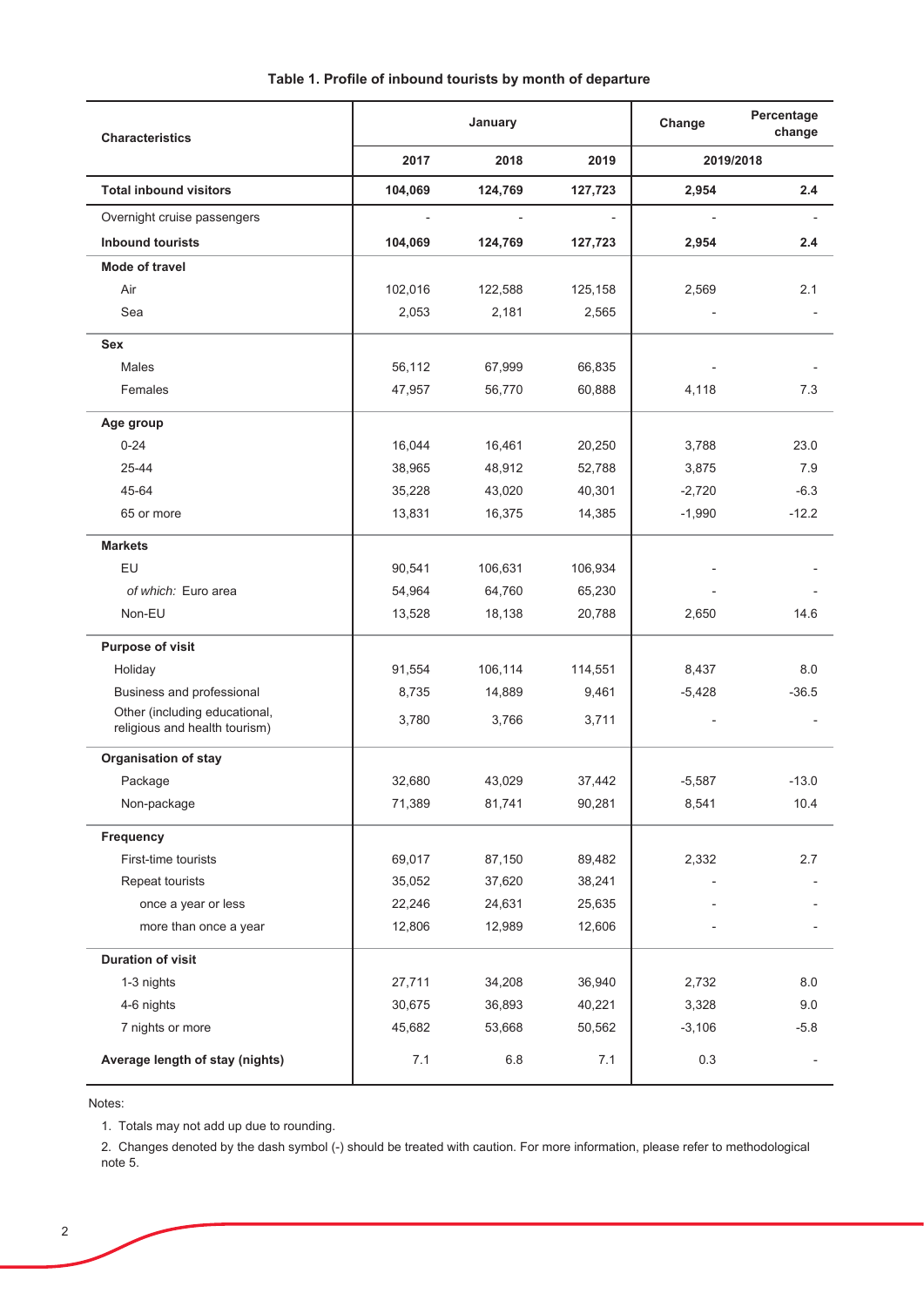## Table 2. Inbound tourists by month of departure and type of accommodation

| Type of accommodation       |         | January |         | Change   | Percentage<br>change |
|-----------------------------|---------|---------|---------|----------|----------------------|
|                             | 2017    | 2018    | 2019    |          | 2019/2018            |
| <b>Rented accommodation</b> | 87,692  | 107,261 | 107,307 | ۰        | ۰                    |
| Collective                  | 71,603  | 90,366  | 82,610  | $-7,756$ | $-8.6$               |
| Other rented                | 16,088  | 16.895  | 24,698  | 7,803    | 46.2                 |
| Non-rented accommodation    | 16,377  | 17,508  | 20,416  | 2,907    | 16.6                 |
| <b>Total tourists</b>       | 104,069 | 124,769 | 127,723 | 2,954    | 2.4                  |

Note: Totals may not add up due to rounding.

2. Changes denoted by the dash symbol (-) should be treated with caution. For more information, please refer to methodological note 5.

## Table 3. Total nights spent by inbound tourists by month of departure and type of accommodation

| <b>Type of accommodation</b> |         | January |         | Change    | Percentage<br>change |
|------------------------------|---------|---------|---------|-----------|----------------------|
|                              | 2017    | 2018    | 2019    | 2019/2018 |                      |
| <b>Rented accommodation</b>  | 563,904 | 645.806 | 674,832 | ٠         |                      |
| Collective                   | 423.451 | 501.596 | 449.312 | $-52.285$ | $-10.4$              |
| Other rented                 | 140.453 | 144.210 | 225,520 | 81,310    | 56.4                 |
| Non-rented accommodation     | 173,406 | 202.507 | 237,607 | 35,100    | 17.3                 |
| <b>Total nights</b>          | 737,311 | 848.314 | 912,439 | 64,126    | 7.6                  |

Note: Totals may not add up due to rounding.

## Table 4. Total expenditure by inbound tourists by month of departure and expenditure category

|                             |        |         |        |          | € UUU                |
|-----------------------------|--------|---------|--------|----------|----------------------|
| <b>Expenditure category</b> |        | January |        | Change   | Percentage<br>change |
|                             | 2017   | 2018    | 2019   |          | 2019/2018            |
| Package                     | 15,623 | 20,451  | 20,615 | 164      | 0.8                  |
| Non-package                 | 23,021 | 30,479  | 28,421 | $-2,058$ | $-6.8$               |
| Air/sea fares               | 11.783 | 14.736  | 14,445 | $-291$   | $-2.0$               |
| Accommodation               | 11,238 | 15,743  | 13,976 | $-1,766$ | $-11.2$              |
| <b>Other expenditure</b>    | 32,204 | 31,328  | 35,651 | 4,323    | 13.8                 |
| <b>Total expenditure</b>    | 70,848 | 82,258  | 84,687 | 2,429    | 3.0                  |

Notes:

1. Expenditure estimates are rounded to the nearest thousand Euro.

2. Totals may not add up due to rounding.

 $0.000$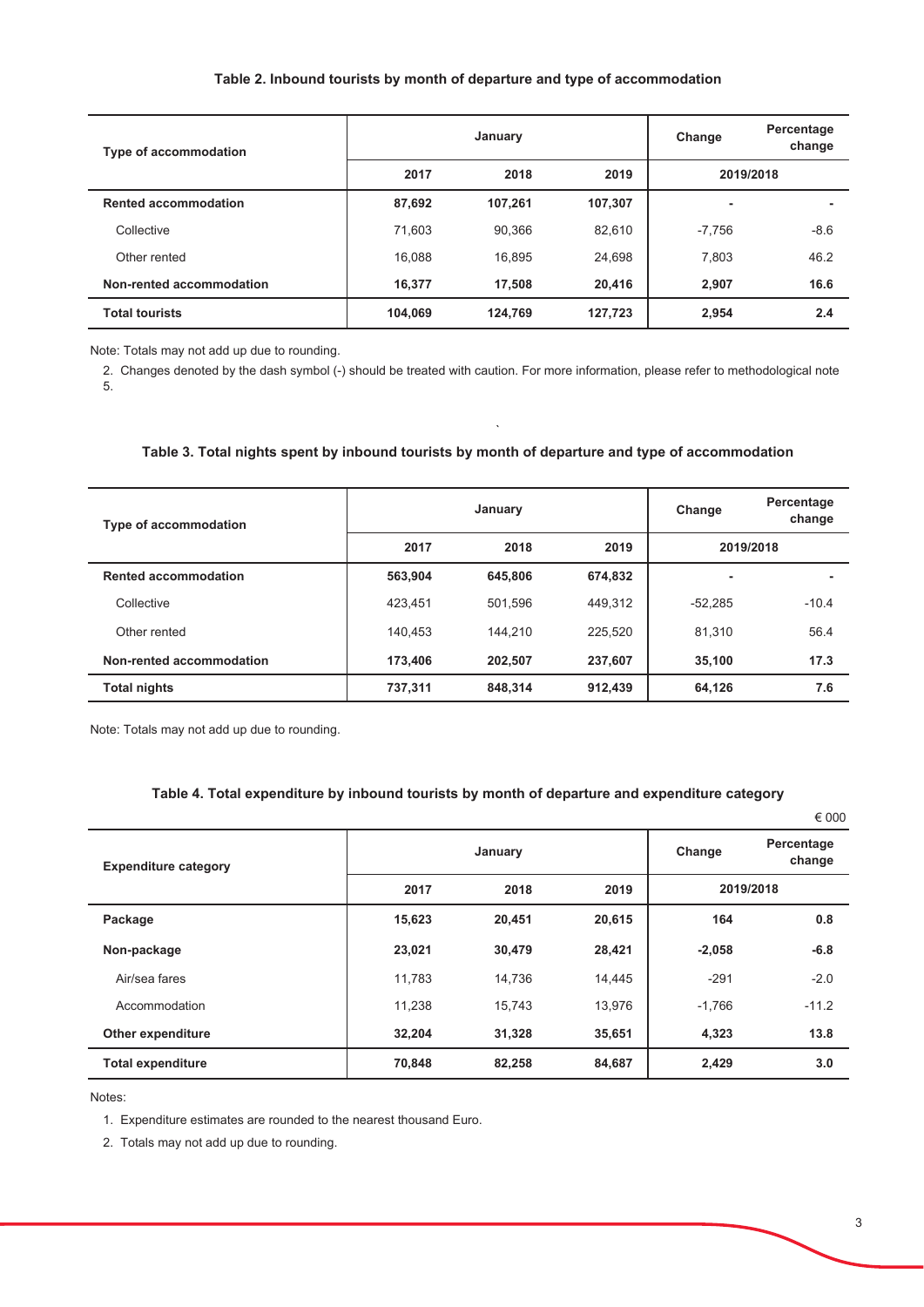# Table 5. Inbound tourists, nights spent and total expenditure by month of departure and country of residence

| <b>Country of residence</b> |                                                                                                                                |         | January      |         | Percentage<br>Change<br>change |         |
|-----------------------------|--------------------------------------------------------------------------------------------------------------------------------|---------|--------------|---------|--------------------------------|---------|
|                             |                                                                                                                                | 2017    | 2019<br>2018 |         | 2019/2018                      |         |
|                             | EU                                                                                                                             | 90,541  | 106,631      | 106,934 |                                |         |
|                             | of which:                                                                                                                      |         |              |         |                                |         |
|                             | France                                                                                                                         | 6,390   | 7,848        | 7,793   |                                |         |
| Tourists                    | Germany                                                                                                                        | 9,470   | 14,255       | 11,462  | $-2,793$                       | $-19.6$ |
|                             | Italy                                                                                                                          | 20,122  | 22,855       | 21,894  |                                |         |
|                             | United Kingdom                                                                                                                 | 26,373  | 27,511       | 26,076  |                                |         |
|                             | Non-EU                                                                                                                         | 13,528  | 18,138       | 20,788  | 2,650                          | 14.6    |
|                             | <b>Total</b>                                                                                                                   | 104,069 | 124,769      | 127,723 | 2,954                          | 2.4     |
|                             | EU                                                                                                                             | 605,747 | 658,820      | 693,717 |                                |         |
|                             | of which:                                                                                                                      |         |              |         |                                |         |
|                             | France                                                                                                                         | 31,276  | 44,493       | 43,938  |                                |         |
| Nights                      | Germany                                                                                                                        | 65,906  | 98,018       | 76,500  | $-21,518$                      | $-22.0$ |
|                             | Italy                                                                                                                          | 111,105 | 127,940      | 134,500 |                                |         |
|                             | United Kingdom                                                                                                                 | 212,866 | 187,979      | 189,026 |                                |         |
|                             | Non-EU                                                                                                                         | 131,564 | 189,493      | 218,722 | 29,228                         | 15.4    |
|                             | <b>Total</b>                                                                                                                   | 737,311 | 848,314      | 912,439 | 64,126                         | 7.6     |
|                             | EU                                                                                                                             | 56,195  | 62,928       | 61,770  |                                |         |
|                             | of which:                                                                                                                      |         |              |         |                                |         |
|                             | France                                                                                                                         | 4,509   | 5,159        | 4,975   |                                |         |
| Expenditure<br>(6000)       | Germany                                                                                                                        | 6,191   | 9,258        | 7,391   | $-1,867$                       | $-20.2$ |
|                             | Italy                                                                                                                          | 9,508   | 11,792       | 9,844   |                                |         |
|                             | United Kingdom                                                                                                                 | 17,634  | 16,436       | 16,266  |                                |         |
|                             | Non-EU                                                                                                                         | 14,654  | 19,329       | 22,917  | 3,588                          | 18.6    |
|                             | <b>Total</b>                                                                                                                   | 70,848  | 82,258       | 84,687  | 2,429                          | 3.0     |
| Notes:                      |                                                                                                                                |         |              |         |                                |         |
|                             | 1. Expenditure estimates are rounded to the nearest thousand Euro.                                                             |         |              |         |                                |         |
|                             | 2. Totals may not add up due to rounding.                                                                                      |         |              |         |                                |         |
|                             | 3. Changes denoted by the dash symbol (-) should be treated with caution. For more information, please refer to methodological |         |              |         |                                |         |
| note 5.                     |                                                                                                                                |         |              |         |                                |         |

3. Changes denoted by the dash symbol (-) should be treated with caution. For more information, please refer to methodological note 5.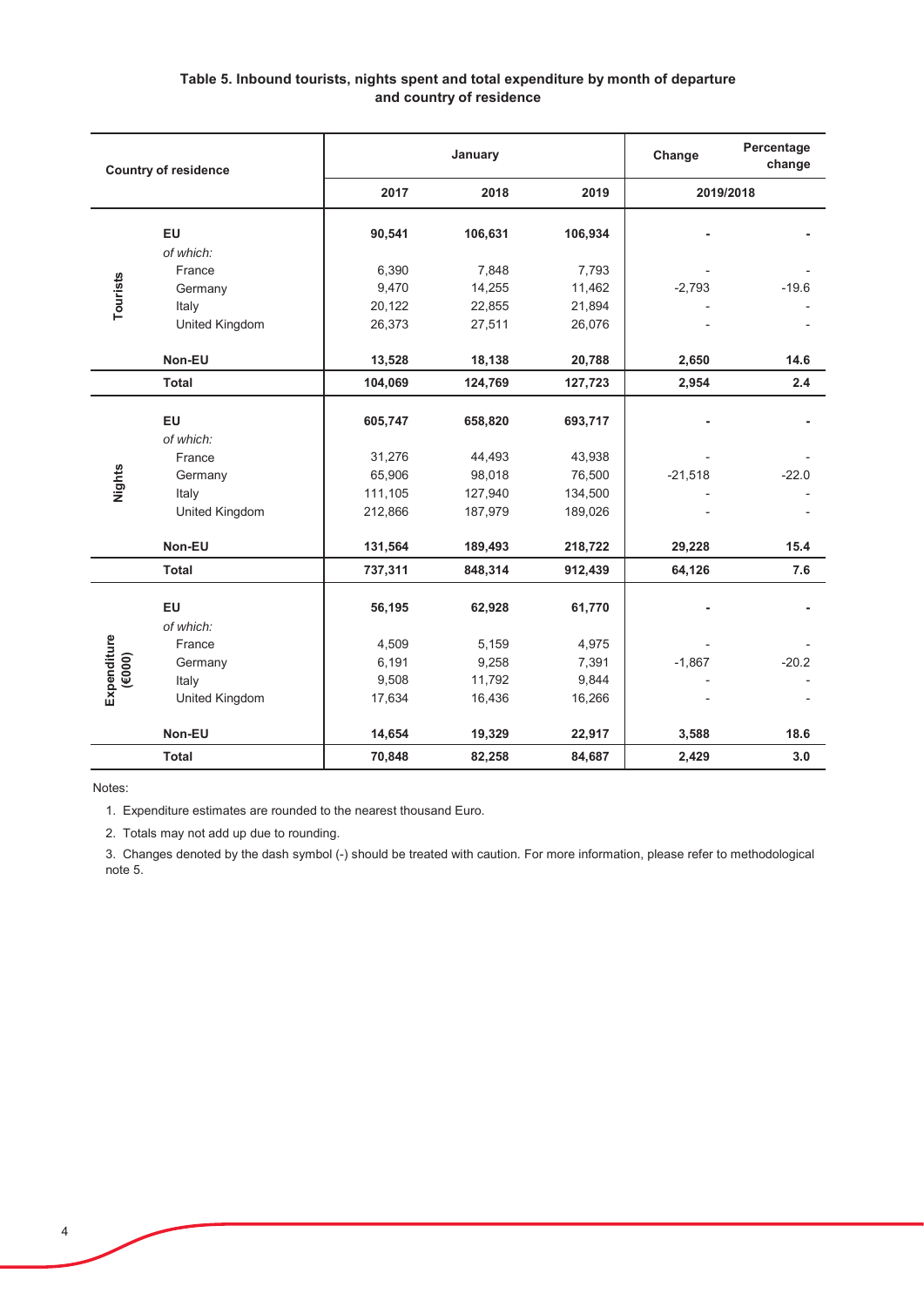#### **Methodological Notes**

- 1. This release focuses on Inbound Tourism, which comprises of activities of non-resident visitors travelling to Malta (i.e. outside their usual environment), and staying for not more than 12 consecutive months for leisure, business or other (corresponding) purposes.
- 2. Inbound tourism trips are collected from an ongoing frontier national survey known as Tourstat. Tourist air departures are collected through a continuous survey carried out at the departure lounge of the Malta International Airport. A two-stage sampling design is used to collect air passengers. In the first stage, alternate days and nights are selected. In the second stage, within each shift, a sample of passengers is selected systematically. Every crossing passenger is counted and respondents are selected using a pre-defined interval of  $1.20$  for air
- 3. Tourstat measures the number of tourist trips carried out during a particular reference month. These differ from the number of tourists in that the same person can make more than one trip during the same period.
- 4. Tourist sea departures are collected through a regular survey, conducted during three separate months every year at the Valletta Cruise Port. A quota sample is used to conduct sea passenger departures in which survey interviewers are guided to select people according to fixed quotas. Survey data is supplemented by administrative data provided by ferry operators.
- 5. Absolute and percentage changes between one survey estimate and another based on less than 1,500 tourists should be treated with caution and are represented in this news release by means of the dash symbol (-).
- 6. The monthly passenger departures data published by the Malta International Airport cannot be equated to the number of inbound tourists because the former is inclusive of departing Maltese and transit passengers.
- 7. Data on cruise passengers who spent at least one night berthed on board their cruise ship in Malta is compiled on the basis of administrative records held by Transport Malta.
- 8. Arrivals and nights spent in time-share accommodation are being categorised in 'Private Accommodation' instead of 'Collective Accommodation' as per Eurostat recommendation. In this regard, there may be minor differences in these statistics and statistics published in tourism supply due to the fact that hotels report time-share accommodation under 'Collective Accommodation'.
- 9. Prior to comparing and interpreting differences between demand-side (based on Tourstat) and supply-side (based on Accomstat) tourism statistics, users are strongly advised to consult concept 8.3 of the NSO's metadata file (http://nso.gov.mt/metadata/reports.aspx?id=37).

#### 10. Definitions:

- . Usual Environment: The geographical area, though not necessarily a contiguous one, within which an individual conducts his regular life routines and shall be determined on the basis of the following criteria: the crossing of administrative borders or the distance from the place of usual residence, the duration of visit, the frequency of visit, the purpose of visit.
- Traveller: A person who moves between different geographic locations, for any purpose and any duration.
- . Visitor: The three fundamental criteria used to distinguish visitors from travellers are:
	- $\mathsf{a}$ The trip should be to a place other than that of the usual environment, which would exclude short-distance local transport and commuting, i.e. more or less regular trips between the place of work/study and the place of residence;
	- The stay in the place visited should not last more than twelve consecutive months, beyond which the visitor would  $h$ become a resident of that place (from the statistical standpoint);
	- The main purpose of the visit should be other than the exercise of an activity remunerated from within the place  $\mathbf{c}$ visited, which would exclude migratory movements for work purposes.
- . Tourist: A visitor who stays at least one night in a collective or private accommodation in the place/country visited.
- . Inbound tourism: Comprises the activities of non-resident visitors travelling to Malta (i.e. outside their usual environment), and staying for not more than 12 consecutive months for personal, business or other purposes.
- . Total nights spent: Nights which a guest actually spends or is registered to spend in a collective accommodation establishment or in a private accommodation.
- . Average length of stay: The number of nights spent divided by the number of trips during a specified reference period.
- . Rented accommodation: consists of the following two sub-categories:
	- Collective accommodation: comprises hotels, guesthouses, hostels, tourist villages, holiday complex, Bed & Breakfast and a. campsites.
	- $\mathsf{h}$ Other rented accommodation: comprises holiday furnished premises (farmhouses, flats and villas), host families, marinas, paid-convents, rented yachts and student dormitories.
- . Non-rented accommodation: comprises own private residence (owned dwellings, owned caravans and yachts), staying with friends or relatives (even if charged - includes also friends' private apartments) and other private accommodation (oil rig. free-convents or timeshare, etc.).
- . Total expenditure: refers to the amount that is going to be paid for the acquisition of consumption goods and services, as well as valuables during tourism trips. It includes expenditures by visitors themselves, as well as expenses that are paid for or reimbursed by others. Maltese residents are asked to budget the expenditures which they are about to incur when travelling abroad. The total expenditure is broken down by the following expenditure items: